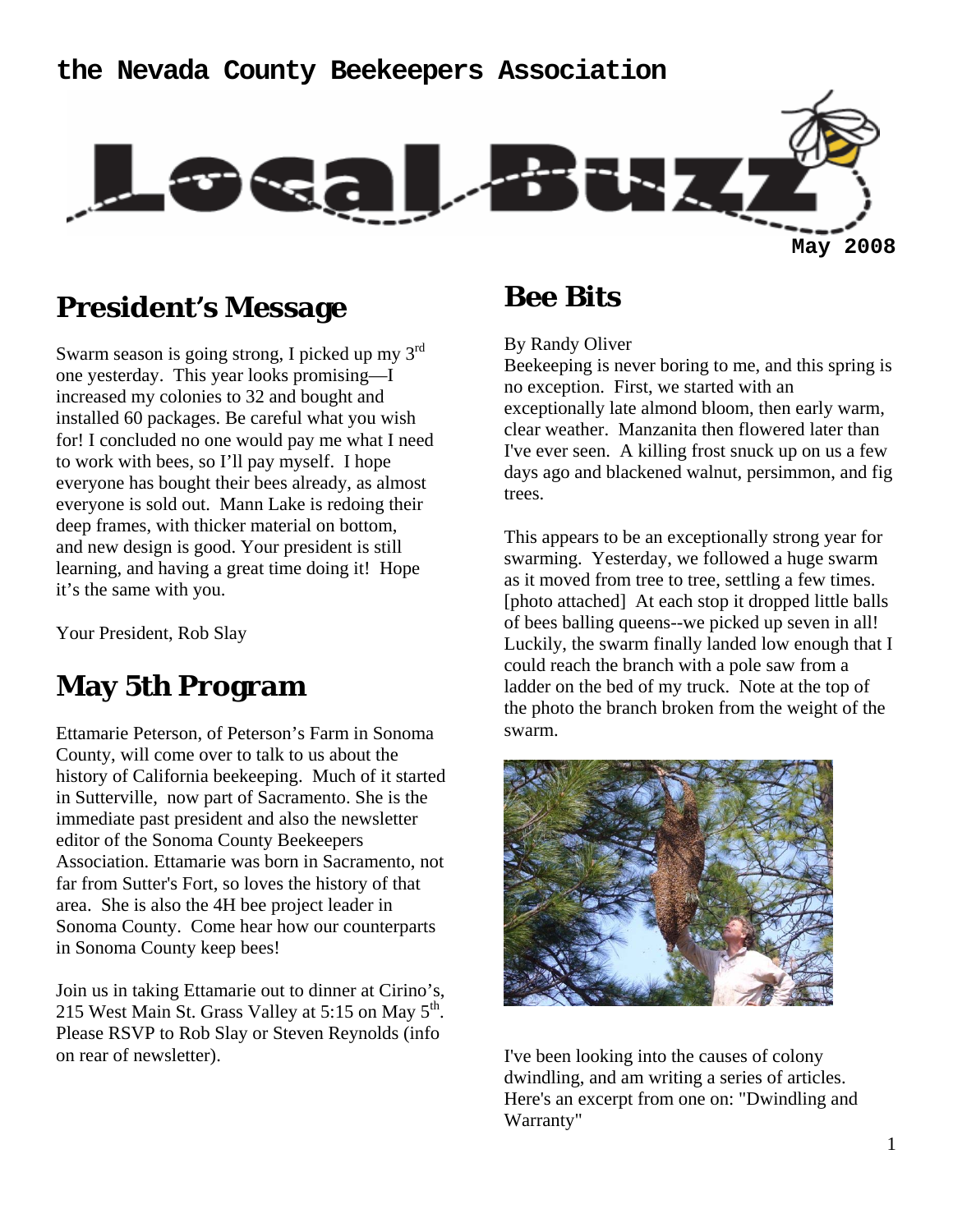#### **Dwindling—What a difference a few days make!**

OK, so much for normal colony growth and wintering. Let's talk about dwindling populations. Colony population is a simple function of bee birth rate minus bee death rate. If the queen lays 1500 eggs a day, and most emerge as adults 21 days later, the colony will experience a "recruitment" of 1500 bees per day. This potential growth is offset by the rate of death of bees as they become foragers and die (or, more specifically, *fail to return*). If more bees emerge each day than fail to return, the colony will grow. If they are lost faster than they emerge, then the colony size will shrink.

In the collapses that are being reported, the problem does not appear to be a low birth rate, since there is (or was) (apparently) ample healthy brood present. So we'd better look instead at death rate.

Since most bees spend about three weeks as house bees during the spring and summer (Seeley 1995), the critical variable is how many days they survive as foragers (or more properly, the average number of days until they fail to return).

I used the VarroaPop model to model colony growth in the Southwest, starting with 8 frames of bees with brood, a moderate queen, no mites. For **forager longevity set at 16 days**, the population reaches 70,000 bees, and runs about 8 frames of brood during summer. This strong colony winters with 20 frames of bees. Using the VarroaPop model with the same parameters, except **forager longevity reduced to 4 days.** *This colony never reaches 20,000 bees!*This colony experiences a "spring dwindling" as workers begin foraging (and thus aging). However, if you were to inspect the colony on any day, it would look healthy, but lagging, since it would have about 4 frames of brood, plus a good population of "house bees"—but it would only build up to about 11 frames of bees. This colony then dwindles to about 4½ frames in fall, and then drops to about 3 frames of bees during winter. (If the simulation is continued into the next season, the colony never recovers.)

As you can see, a shortened forager average lifespan has a striking effect upon colony population. If foragers live for 16 days, the colony population builds robustly as long as there is pollen available. However, if foragers only live for 4 days, the colony is in trouble. Although the colony would appear to be healthy upon inspection, in actuality it would be struggling to stay alive! All that the beekeeper would notice would be a "lagging" colony that might suffer from both spring and fall dwindling, not build up well despite having frames of healthy of brood, and collapse during the winter for no apparent reason.

Premature loss of foragers has a profound effect on a colony beyond population size. Fewer foragers means less food in the hive, and poorer nutrition for the brood and nurse bees. Young compensate by initiating foraging earlier in life, which then depletes the number of nurses available to feed the queen and brood.

It thus appears that the key factor that causes dwindling of apparently healthy colonies is *how many days the average forager lives until it fails to return*. That being so, we should then look at some of the factors that can decrease forager survivability. Many are of no great mystery. However, the beekeeper may not notice them at play!

#### **The warranty is terminated for foragers**

Just what causes a bee to become "old"? Adult bees move through four main stages of behavior, starting with jobs within the broodnest, then two phases working toward the periphery of the cluster, and finally working as foragers (Seeley 1995). This progress is determined by genetics, physiological development, nutrition and hormone titers (Nelson 2007), and colony needs. The aging of bees is in interesting topic, since house bees are able to forage by about the age of eight days (Whitfield 2006), but generally wait until they are much older to leave the hive (about 6 weeks in spring, or 3 weeks in summer (Neukirch 1982). As I mentioned earlier, the aging of bees doesn't begin until they become foragers. This is an interesting concept. A general rule in biology is that animals that "expect" to live a long time (think turtles) invest precious energy and resources into the maintenance and repair of their body tissues, whereas animals that are unlikely to live very long due to predation or loss of habitat (think mice) forego maintenance, and instead invest their energy into reproduction, and thus tend to "wear out" and die at an early age, even under the best of circumstances.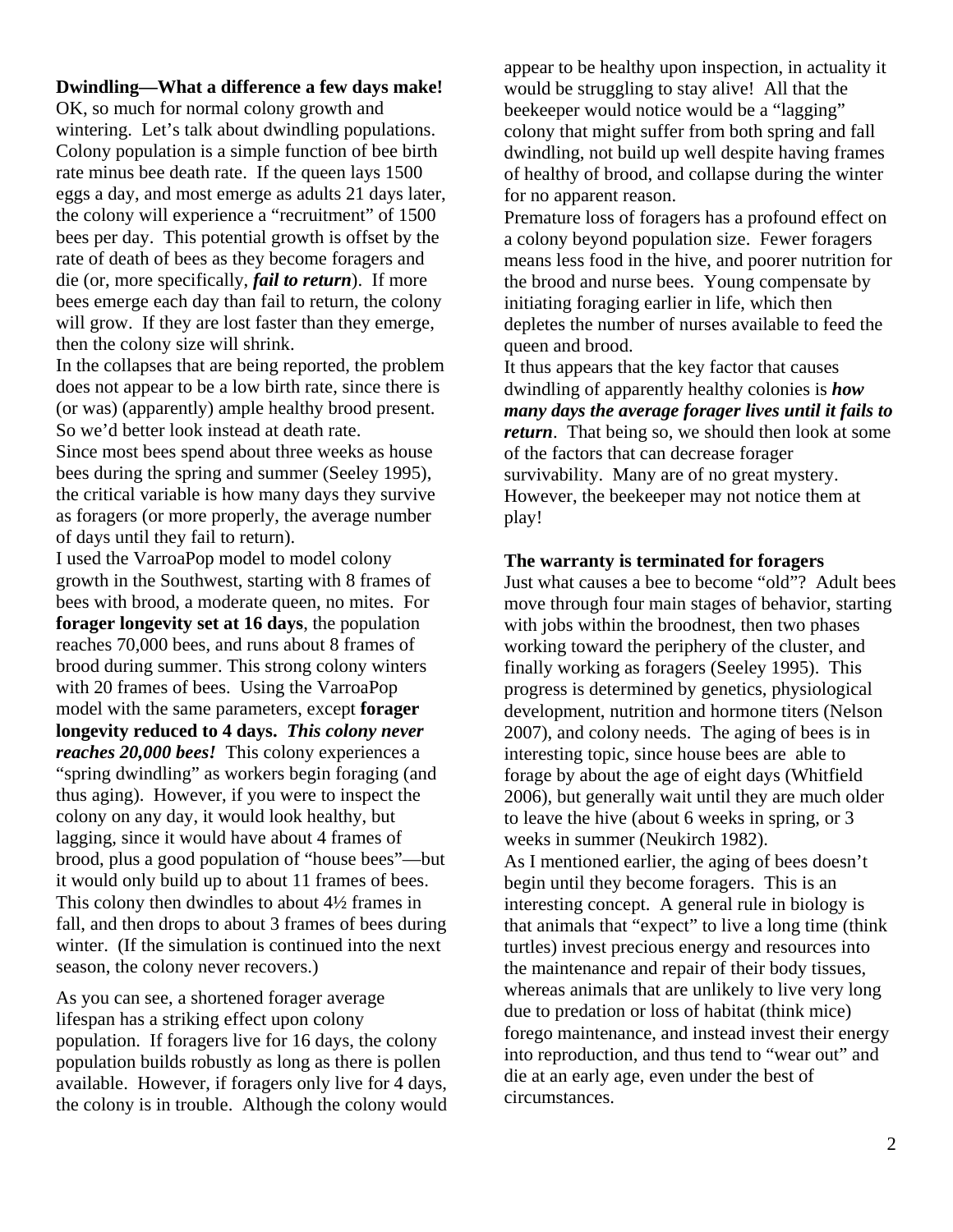Bees follow a similar pattern: nurse bees or "winter" bees have few external pressures that would result in death, so they invest in maintenance of their bodies by keeping their vitellogenin and glycogen levels high, and their immune systems strong. However, as soon as they switch to foraging, they now have a finite life expectancy due to a single wear item—their wings. An insect is unable to repair its tattered wing tips, just as we can't repair a worn tire on our cars. As an analogy, if a car came with only one nonreplaceable set of tires, there would be no reason for us to maintain the engine beyond the expected life of the tires. And there is no reason for a forager to maintain its flight motor beyond the expected life of its wings. Nature has apparently figured out the math, and programmed the forager for about 150-500 miles of total flight (Neukirch 1982).

Several mechanisms are involved in the actual "wearing out" of the forager (this a well-debated topic (Speakman 2005)). The flight muscles do not maintain their mitochondria (Tribe 1972), lose their ability to recharge glycogen (Corona 2005), and suffer from oxidative stress. Plus, as the wings get shredded, the poor bees have to beat their wings even faster in order to fly (Higginson 2004). Couple this hard work with cumulative exposure to pesticides (more on this later), pollution, and exuberant use of miticides, and forager lifespan can be greatly truncated.

In cold weather, this problem is exacerbated, since foragers must generate additional heat to keep their flight muscles warm (more on this later), and thus they may "wear out" even more quickly (again the increased oxygenation of their tissues during shivering may contribute to aging). Foraging in cool weather would be expected to accelerate the "aging" of bees.

Foragers are thus an expendable element of a colony. There are no "golden years" for old bees- they use all their limited resources to seek out and gather pollen, nectar, water, or propolis, and simply work themselves until they drop. The harder they have to work, the sooner they wear out. When apiaries contain more colonies than the immediate pasture will support, or if the water source is distant, the foragers will wear out in fewer days since more travel is involved in picking up the groceries.

The take-home message on bee aging is that it appears that a bee has a finite number of wingbeats to spend. If she doesn't fly, she can live a long time. But once she begins flying, she's got a maximum 500-mile warranty. There are various figures cited, but that works out to about 8-12 flight days for a healthy, well-nourished forager.

I will post updates to scientificbeekeeping.com.



# **For Sale**

For Sale: Country Rubes Combo Screened Bottom Boards Special NCBA Club Price! Call Janet for details. 530-913-2724 or email at

# **April Minutes**

rubes@countryrubes.com.

Debra Morawski signed up swarm retrievers for the hotline list, and described materials and methods for collecting. Crowded hives, warm weather and poor hive ventilation favor building of swarm cells along the bottom of the upper box. When they're all capped, the queen leaves with half the hive. Often just splitting the hive and removing full frames of honey stops the pressure. Clorox diluted 1:10 will disinfect American Foulbrood spores in contaminated hives, if immersed for ten minutes. Fumagillin pollen patties recommended for Nosema ceranae. Deformed wing virus is associated with varroa. Sacbrood virus is widespread. Jack Meeks, sec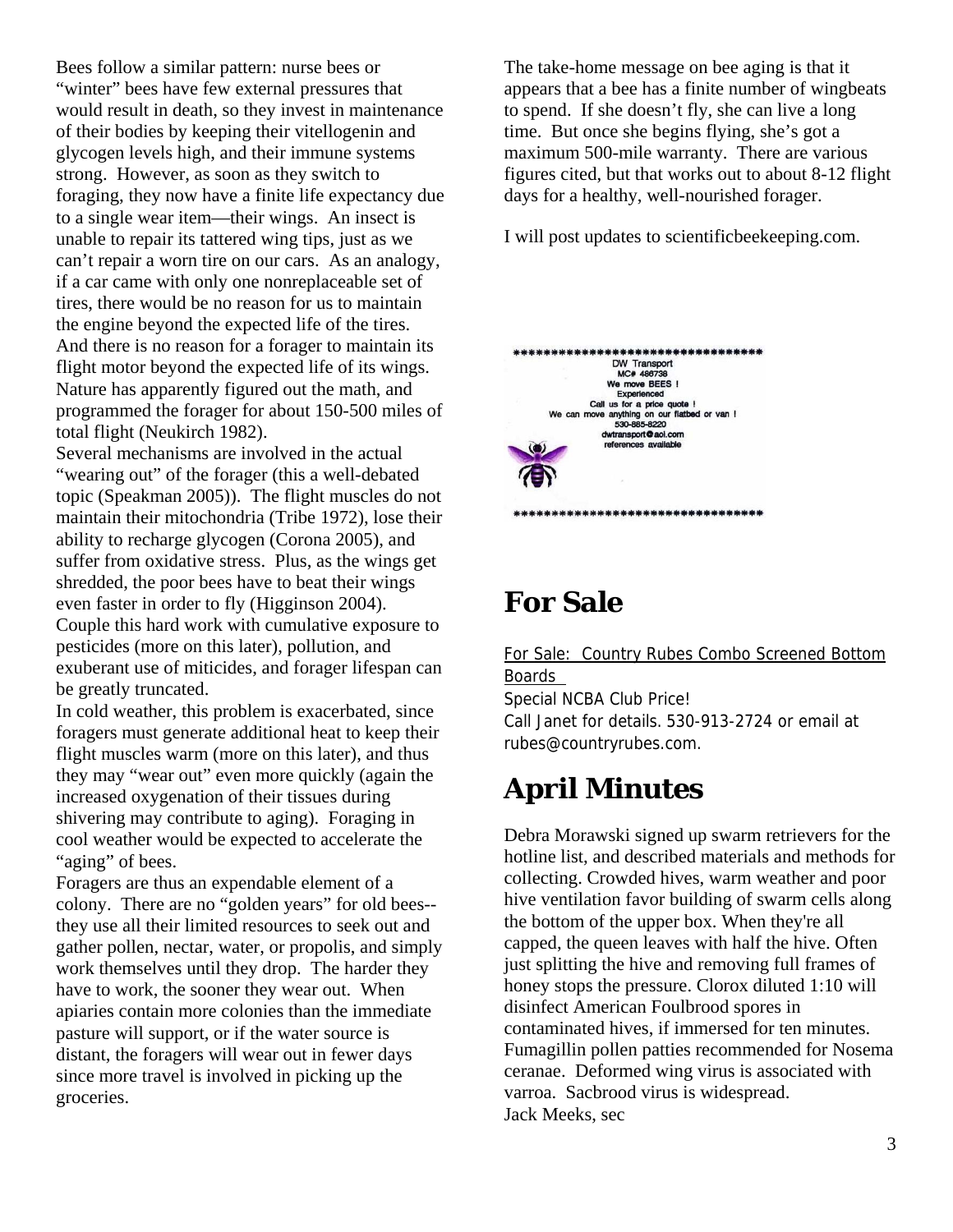#### Cottage Cosmetics

A how-to guide for making fine olive oil soap and all natural personal care products using beeswax is available from local author and herbalist, Linnie McNaughton. The guide includes detailed instructions. To order send a check for \$15 to: Green Blessings 21055 Dog Bar Road Grass Valley 95949 Call (530) 906-0831 Green Blessings - Class Schedule 2008 June 22- Herbal First Aid July 13- Luxurious Lavender October - 4 Felted Pumpkins November 1 - Cheesemaking November 15 - Kitchen Cosmetics November 22 - Soapmaking December 6 - Kitchen Cosmetics for Holiday Gift Making For more information & to register for classes go to secure website: greenblessings.com or call Linnie at: (530) 906-0831



# **Raffle Items Appreciated**

Please help to support the club through the raffle! Bring your unwanted extras of bee equipment, home made

items or whatever you think someone else might like! Thanks for your support!!! Karla Hanson, Raffle Chair

# **SABA Classes**

The Sacramento Area Beekeepers Association (SABA) is sponsoring two classes this spring. The Sat., May 3 Intermediate Beekeeping class will be taught by Dr .Eric Mussen, one of the top bee scientists in the country! The location will also be the Sacramento County Ag building located in the County Center at Bradshaw Road and Keifer Blvd. To new beekeepers, do not be intimated by the "Intermediate" title, Dr Mussen does not talk over our heads and there is much all can learn. Call Sacramento Beekeeping Supply at 916-451-2337 for more details or to reserve a spot!

SABA will be presenting a second Natural Beekeeping class instructed by Serge Labesque on Saturday June 12, 2008, Location also at the Sac County Ag building. Minimum attendance will be 13, maximum 25 and the final day to sign up will be Monday June 8th. The fee is the \$35. Sign up early to avoid disappointment. Email interest, questions or registration request to Ernie Buda, 2211budae@peoplepc.com .

#### **Sacramento Beekeeping Supplies**

- Complete line of all beekeeping supplies
- Candle making supplies (molds, wicks, dyes, scents)
- Glycerin soap making supplies (soap base, molds, scents, and dyes)
- Honeycomb sheets for rolling candles (50 colors and in smooth)
- Beeswax and paraffin, special container candle wax
- Gifts, books, ready made candles

2110 X Street, Sacramento, CA 95818 **(916) 451 – 2337** fax (916) 451 – 7008 email:sacbeek@cwnet.com

Open Tuesday through Saturday 9:30 – 5:30 MAIL ORDERS RECEIVE QUICK SERVICE